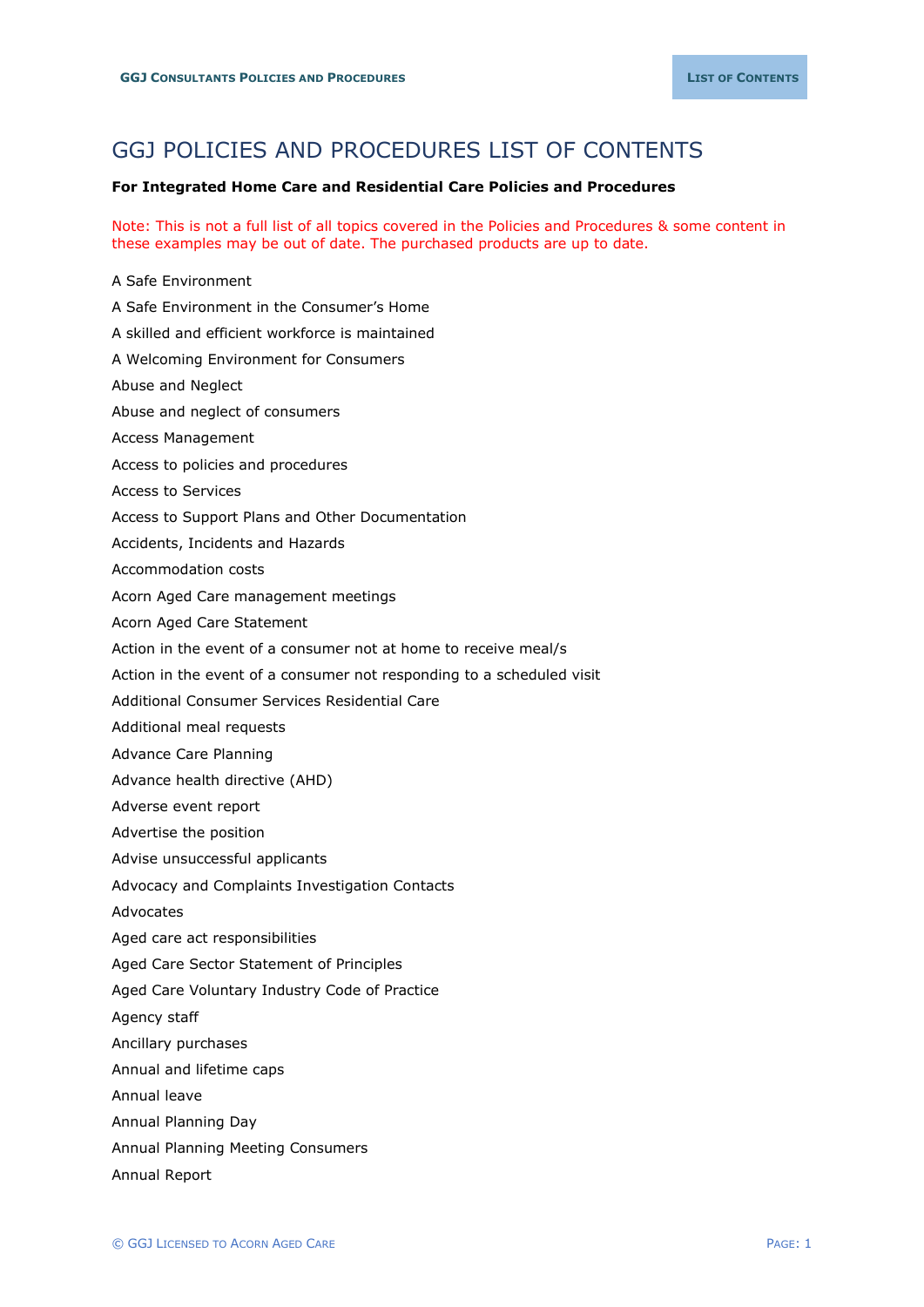Antimicrobial stewardship

- Anti-microbial stewardship
- Appeals on fees
- Application for leave
- Application of Regulatory Compliance Processes
- Applying for Funds
- Appointing an Advocate
- Approved Provider Responsibilities
- Approved Suppliers and External Contractors
- Archive management
- Archiving
- Archiving consumer records
- Arranging domestic assistance
- Arranging transport
- Aseptic Technique
- Assess
- Assessment and Planning Guide
- Assessment and Planning Processes
- Assessment and Support Planning Process
- Asset Management
- Asset Recording
- Audit
- Awards
- Bank accounts
- Basic daily fee
- Board of management
- Budget
- Building security
- Business Continuity
- Business Continuity Plan
- Care conferences
- Categories of medication
- CEO
- Changing the consumer handbook
- Charter of aged care rights
- Chemical restraint
- CHSP Responsibilities during a national or state emergency
- CHSP assets
- CHSP consumers
- CHSP fees policy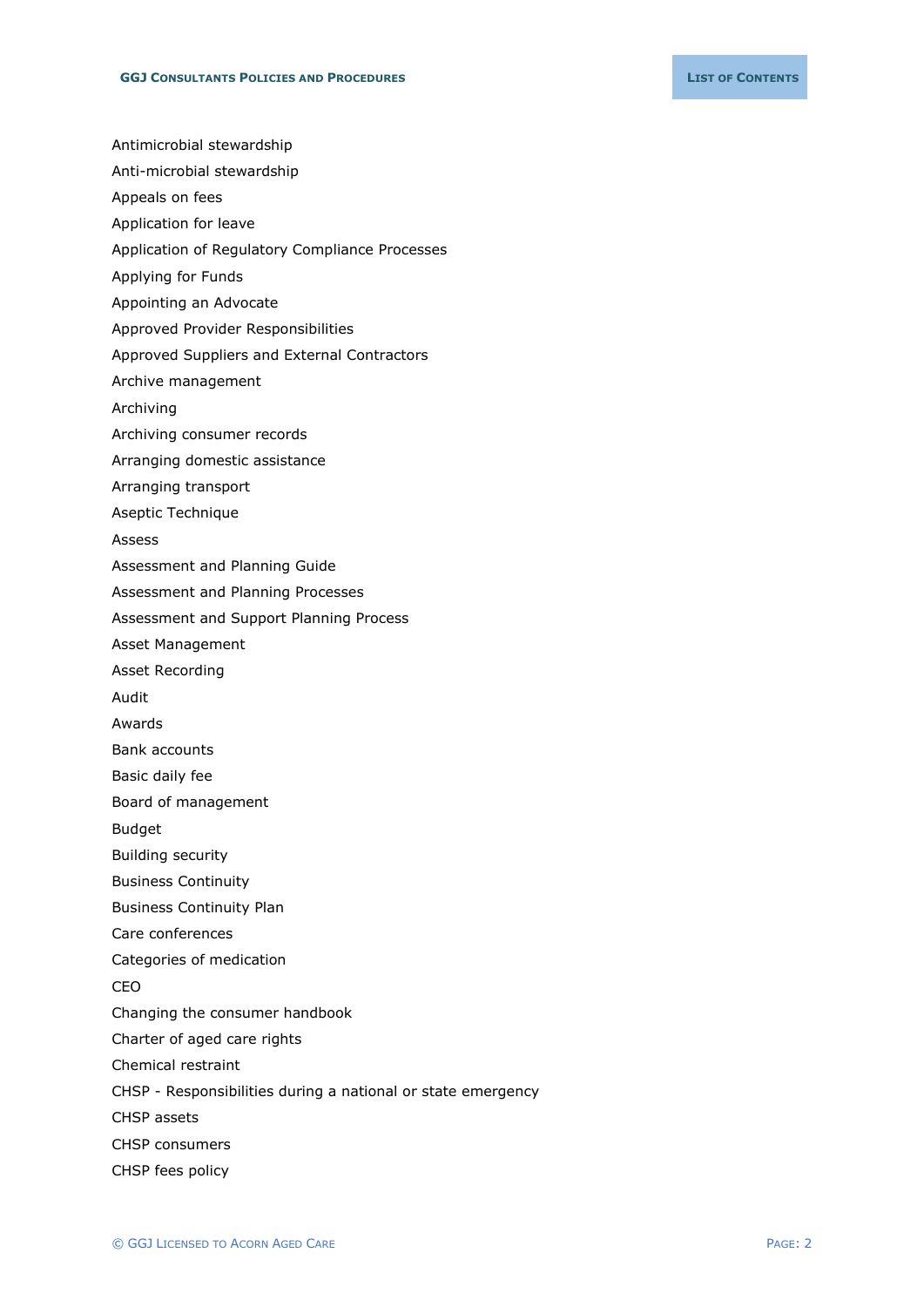- CHSP Objectives
- CHSP Principles
- Claims
- Cleaning of Reusable Equipment/Single Use Equipment
- Clinical and medical equipment
- Clinical care committee meetings
- Clinical Governance
- Clinical indicator performance
- Clinical review
- Clinical Support
- Code of conduct for board of management members
- Commencement of service letter CHSP
- Commencing a home care package
- Commencing CHSP services
- Commencing residential care
- Commitment to Safety
- Commonwealth home support programme (CHSP)
- Communicable Diseases
- Communication of Consumer Information
- Communication of improvements
- Communication Strategies
- Community guardianship
- Community involvement
- Community resources information
- Community service leave
- Compassionate leave
- Compensation
- Competencies
- Comprehensive clinical assessment
- Conduct pre-employment checks
- Conducting activities
- Confidentiality of Complaints and Disputes
- Consent
- Consent procedure
- Consider
- Consumer Access to Information
- Consumer access to support plans
- Consumer advocates in assessment and planning
- Consumer Agreements
- Consumer and significant other vaccination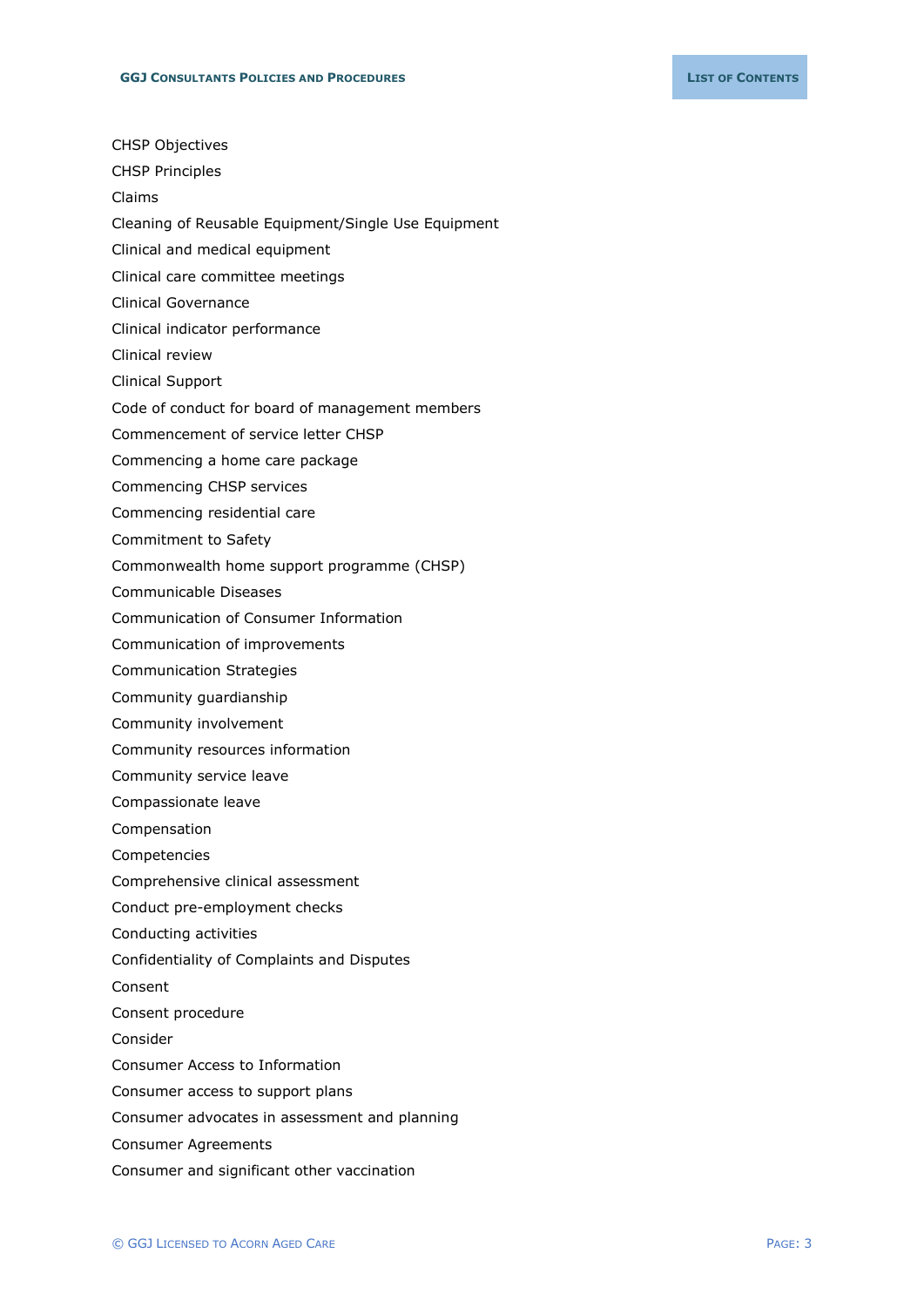- Consumer Choice and Independence
- Consumer choice and independence in residential care
- Consumer Choice and Risk
- Consumer Communication
- Consumer complaint form
- Consumer Complaints
- Consumer Dignity and Choice Guide
- Consumer directed care
- Consumer Documentation
- Consumer Documentation and Information Sharing
- Consumer Feedback
- Consumer Fees
- Consumer financial assessment
- Consumer Handbook
- Consumer Information
- Consumer Input on Environment
- Consumer management of home care packages
- Consumer medication assessment
- Consumer meetings
- Consumer Outcome
- Consumer Owned Equipment
- Consumer participation in community
- Consumer Preferences
- Consumer Referrals
- Consumer refusal to pay fees
- Consumer responsibilities
- Consumer Reviews and Reassessment
- Consumer rights
- Consumer Rights and Responsibilities
- Consumer rights under consumer law
- Consumer-Focused Care Policy
- Consumers and others
- Consumers as Partners
- Consumers leaving the HCP program
- Consumers living with dementia at home
- Consumers requiring clinical support
- Consumers Right to Access Information
- Consumers with Dementia
- Consumers with Sensory Impairment
- Consumers with Special Needs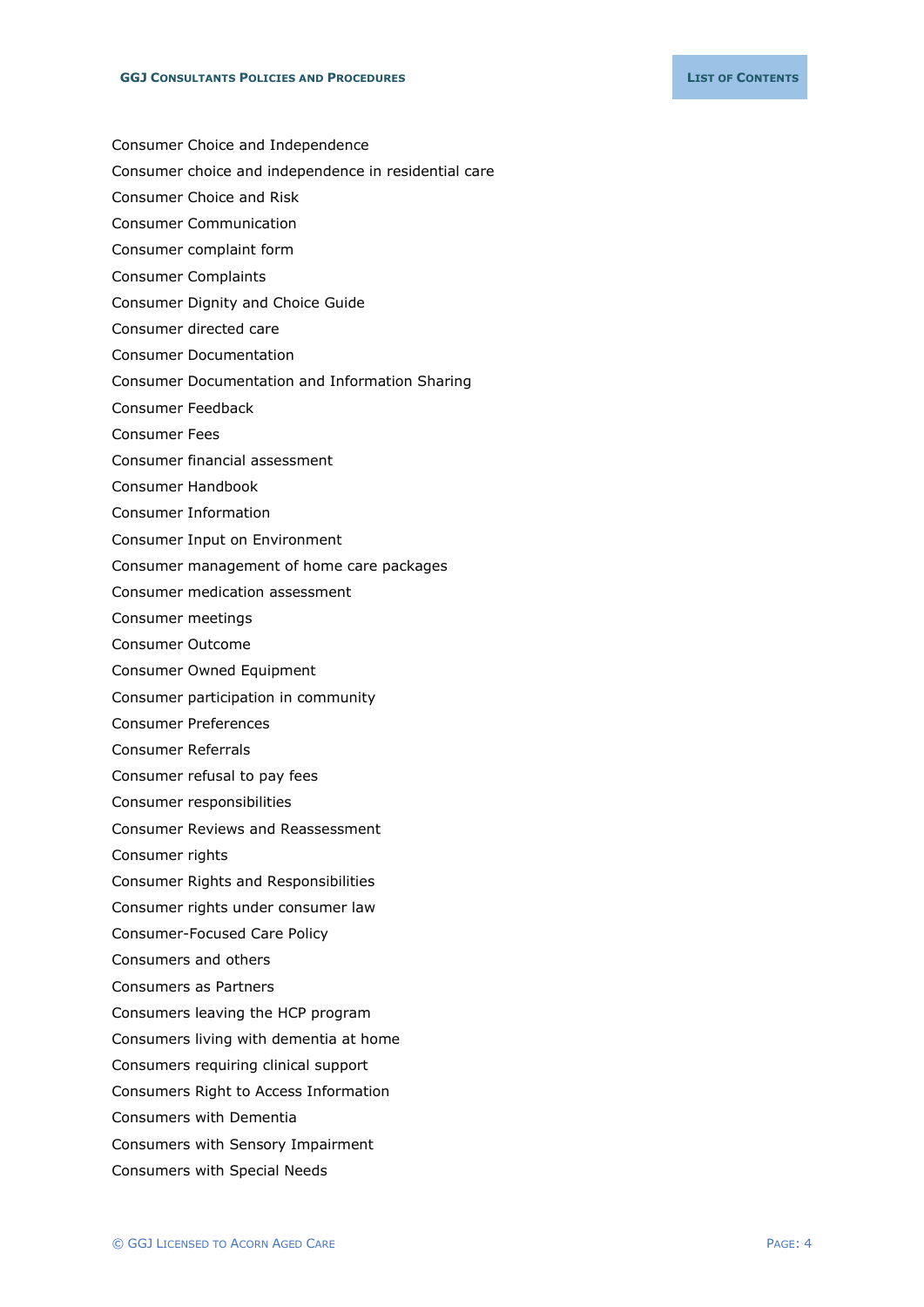- Content of the consumer handbook
- Continuous Improvement
- Continuous Improvement and Risk Management
- Continuous Improvement Forms
- Control of the policies and procedures
- Corporate Calendar
- Corrective and preventive maintenance
- COVID-19 responses
- Cultural Safety of Consumers
- Cyber security
- Day centres
- Deceased consumers
- Definitions
- Definitions of Restrictive Practices
- Delegations of Financial Authority
- Delivering meals
- Delivering Personal Care and Clinical Care
- Delivering Safe and Effective Services
- Department monitoring of compliance and other access
- Dignity and Respect for Consumers
- Displaying emergency procedures
- Disputes between Consumers and Support Staff
- Disqualified individuals
- Documentation requirements for the provision of medication
- Documenting Advance Care Planning
- Domestic assistance
- Domestic violence leave
- Drivers
- Drivers licence and vehicle registration checks
- Education and training strategies
- Electrical Safety
- Emergencies
- Emergency access CHSP
- Emotional and Psychological Support
- Emotional support
- Employee Assistance Program (EAP)
- Employee Exit Procedure
- Employee responsibilities
- Employer/Employee Dispute Procedure
- Employment Checks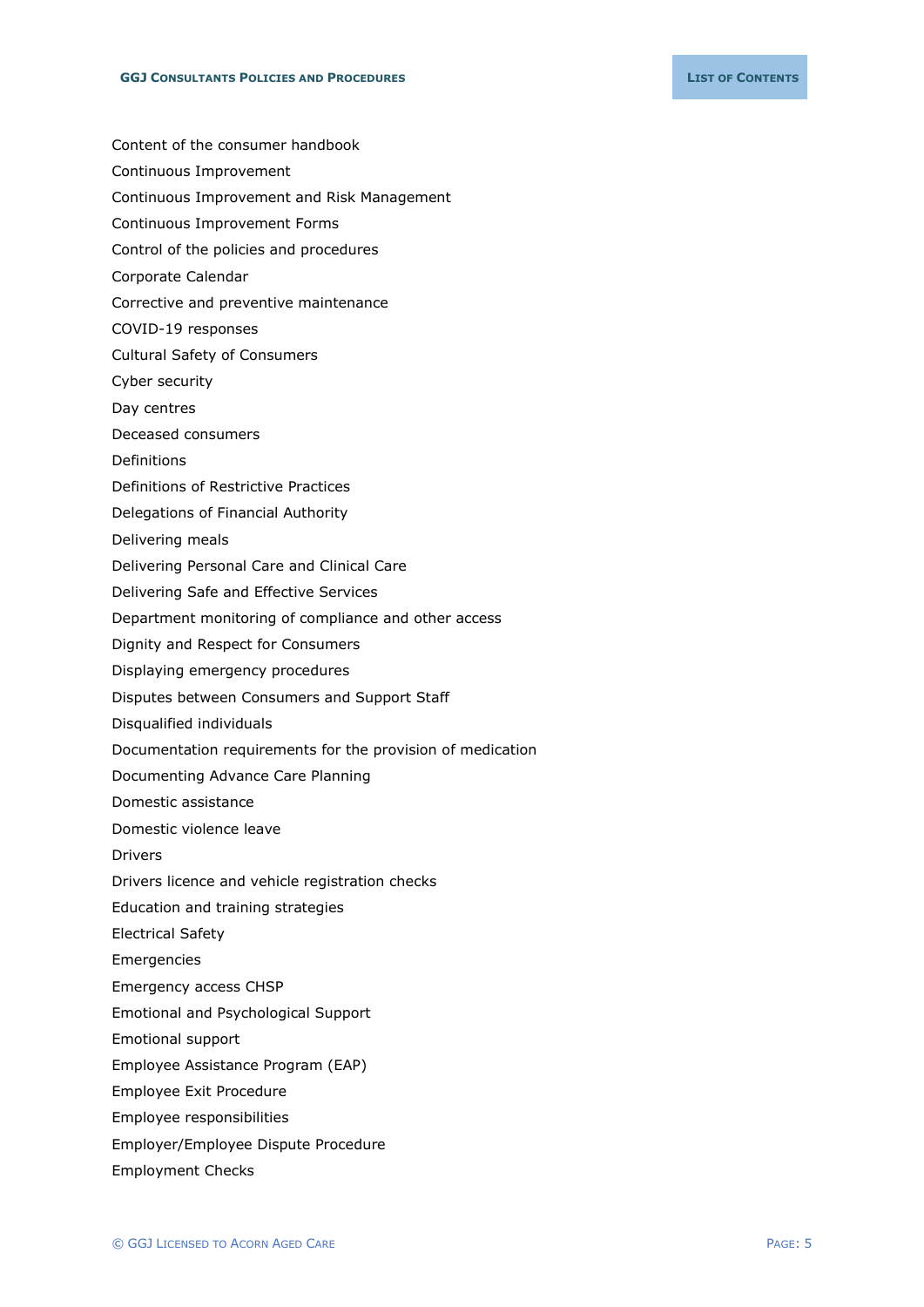Enduring guardian and enduring power of attorney Ensure continuous improvement Ensuring fair treatment of individuals mentioned in a disclosure Ensuring Safe and Effective Services Ensuring the policy is easily accessible to all stakeholders Ensuring the safety of special needs consumers Entry Environmental Controls Environmental processes Environmental restraint Equal access Equal Employment Opportunity and Anti-Discrimination Equipment and materials Equipment register Equipment Register (Consumer Loans) Equipment Safety and Maintenance Evaluating improvements Exclusions (for CHSP funded services) Facilities Inspections and Safety Audits Factors affecting security of tenure in home care Fee Management and Hardship Fee notification letter Feedback and Complaints Guide Fees for extra and additional services Finance team Financial disclosure obligations Financial hardship assistance Financial Management Financial Management Practices Fire and Emergency Procedures Fire equipment First aid First Aid and Emergencies Follow up Food safety training Food service staff management

Food Services

Formal Feedback

Forms

Fostering Choice and Independence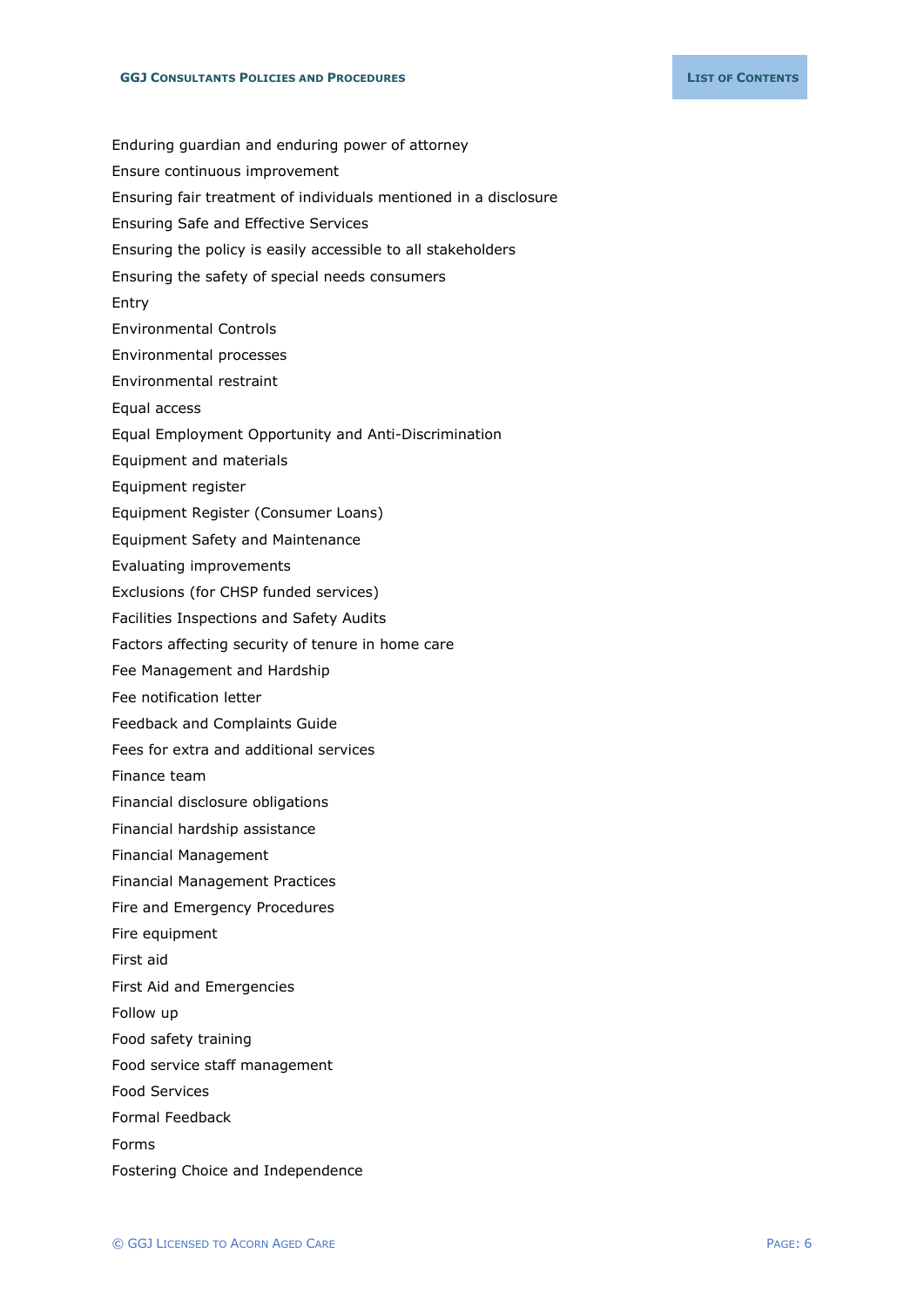- Funding and other accountability requirements are met
- Funding Provider Accountability Reports
- Funding Provider Acknowledgement
- Funding Reports and Monitoring
- Garden access
- General Information
- General meetings
- General References
- Governance Processes
- Governance reporting process
- Governance structure
- Guidelines for Advocates
- Handling and disposal of sharps
- Handling and investigating a disclosure
- Handover
- Hazard report
- Hazards
- HCP Consumers
- HCP consumers moving to another home care provider
- HCP Reporting Compliance Issues
- Hierarchy of decision-makers
- Home care antimicrobial stewardship
- Home care keeping appointments
- Home care agreement HCP
- Home care file contents
- Home Care Package Fees
- Home Care Packages
- Home Care Packages Additional Information
- Home care principles
- Home care temporary staff shortages
- Home care: centre-based care services
- Home safety audits
- How to make a disclosure
- Human Resource Support
- Human Resources Guide
- Hygiene and Cough Etiquette
- Identification of possible infection
- Identify Relevant Requirements
- Identifying and Supporting Consumer Risk
- Identifying Controls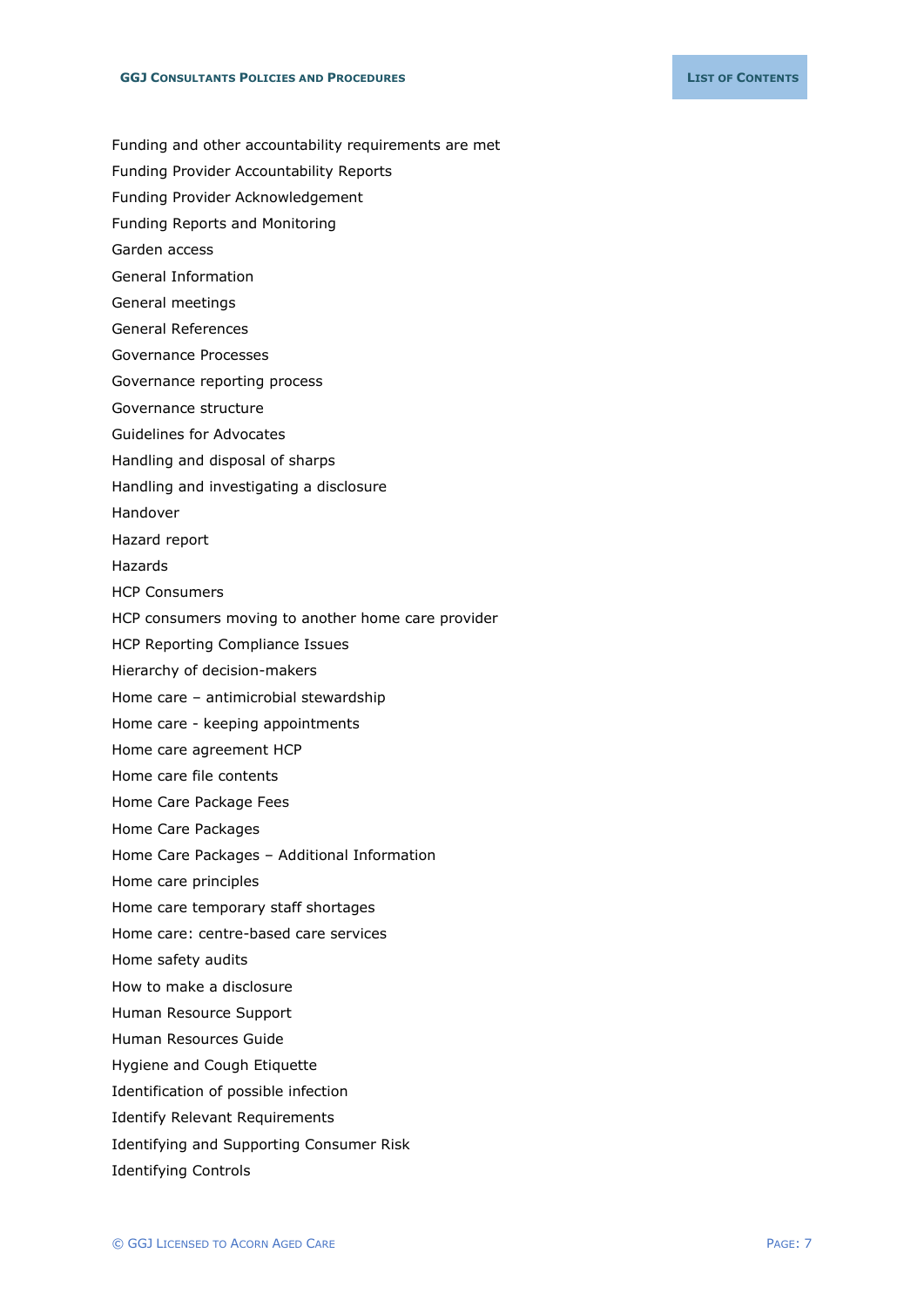- Identifying deterioration and escalation
- Identifying Risks
- Implement Changes
- Implementing the Plans
- Improvement committee agenda
- Improvement committee meetings
- Improvement committee membership
- Improvement Process
- Inclusion in Community
- Incorporation Requirements
- Independence, choice and self determination
- Individualised budget
- Infection Prevention and Control (IPC)
- Infection Prevention and Control (IPC) Minimising Infection Related-Risks
- Infection Prevention and Control Overview
- Informal consumer feedback
- Informal Feedback
- Information for Consumers
- Information Management Systems
- Information Sharing
- Information Technology and Cyber Security
- Insurance
- Intent of the program
- Interview applicants
- Key assessment and planning process steps and timelines
- Key personnel
- Key points
- Key requirements of incorporated groups
- Key Result Areas
- Kitchen records
- Laundry Services
- Laundry Services Residential Care
- Layout
- Leave
- Leave Provisions
- Legal protections for disclosers
- Leisure interests and activities
- Limits to medication management practices
- Linen handling
- Linen management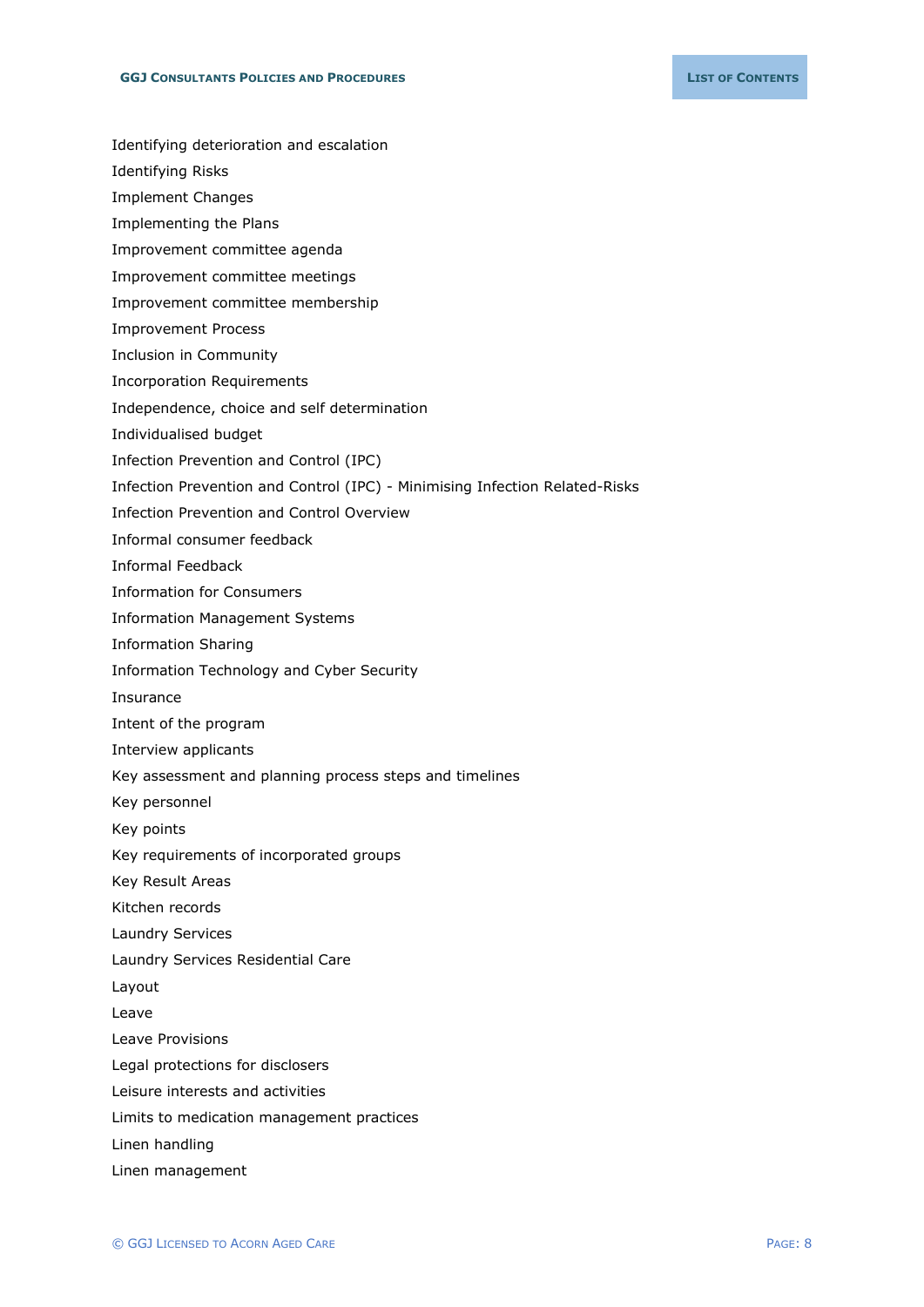- Locking up procedure residential care
- Long service leave
- Maintaining Community Links
- Maintaining the Environment
- Maintenance requests
- Management meetings
- Management of consumer information
- Management Structure
- Management Structure and Governance Processes
- Manager responsibilities
- Managing communicable diseases
- Managing superseded policies and procedures
- Mandatory training
- Material change of circumstance of approved provider
- Maternity and parental leave
- Matters the policy applies to
- Meal plan reviews
- Meal Plans
- Meal preparation
- Meals Onsite Production
- Meals Purchased Meals
- Means not disclosed
- Means-tested care fee
- Mechanical restraint
- Medication error report
- Medication Management Policy
- Minimising Potential Harm: Care Policies
- Minimising the use of restraint
- Minutes of meetings
- Missing Consumers Residential Care Policy
- Monitor and Evaluate Changes
- Monitoring Acorn Aged Care Governance
- Monitoring and Maintaining Equipment and Facilities
- Monitoring and reporting on the effectiveness of the policy
- Monitoring Assessment and Planning
- Monitoring Changes to Legislation
- Monitoring Consumer Dignity and Choice
- Monitoring fridge and freezer temperatures
- Monitoring Funding Requirements and Service Delivery
- Monitoring Health and Wellbeing in Natural Disasters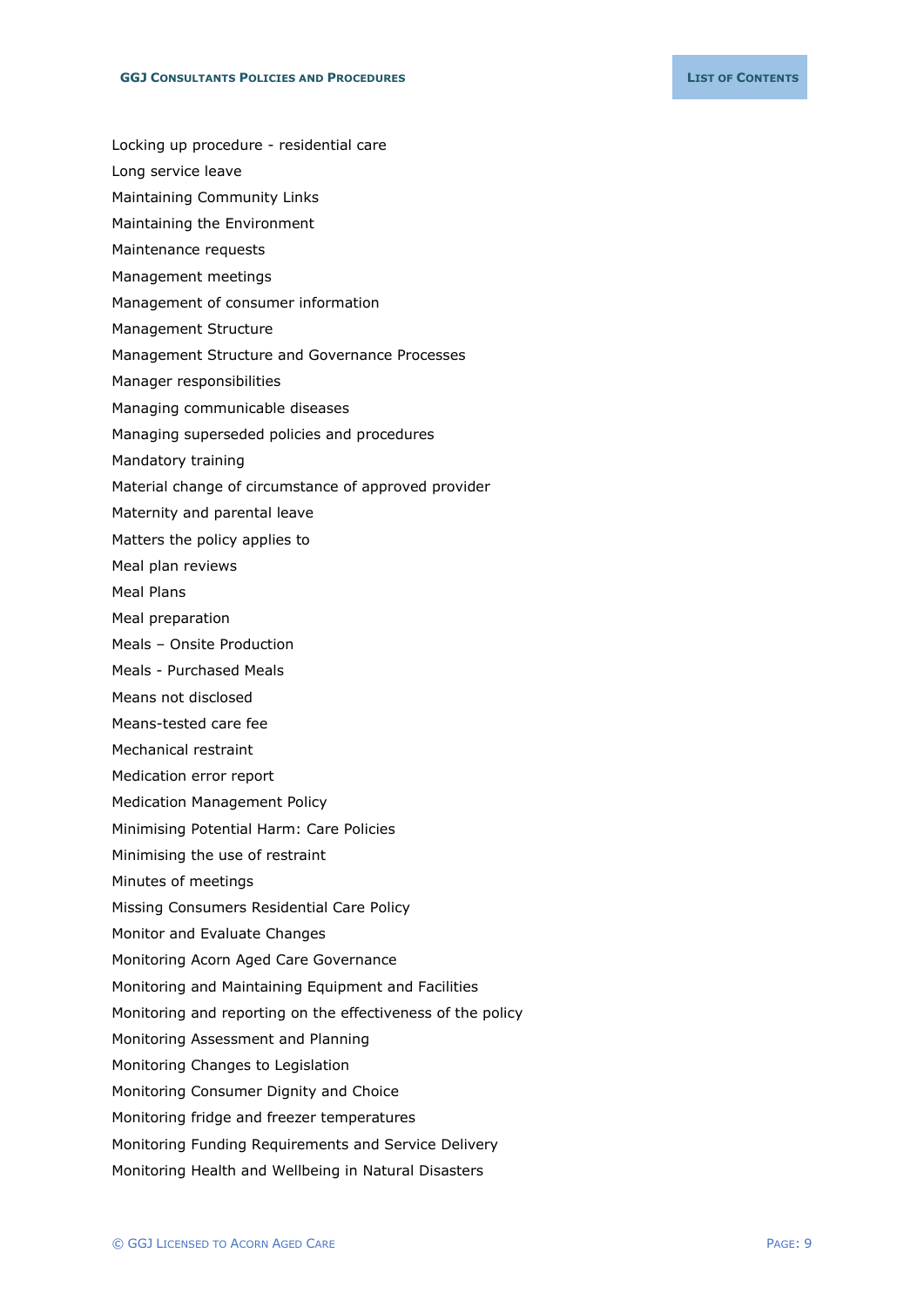Monitoring Human Resources

- Monitoring Personal Care and Clinical Care
- Monitoring Service Environment
- Monitoring Services and Supports for Daily Living
- Monitoring the Complaints and Consumer Feedback Process
- Monthly statement
- Motor vehicle accident procedures
- My Aged Care
- My Aged Care Referrals
- Non-mandatory training
- Notification of Incident/Accident
- **Obligations**
- Offer of employment
- Open Disclosure and other Principles in Managing Complaints
- Open disclosure meetings
- Organisation Statement
- Organisational Governance Guide
- Orientation
- Orientation for board of management members
- Other administrative information
- Other Continuous Improvement Information Sources
- Other Information
- Our Objectives
- Our Philosophy
- Our Policy
- Our Staff
- Our Vision
- Outbreak management
- Partnering with Consumers
- Paying fees
- People with Special Needs
- Performance Development Reviews
- Performance Reports
- Personal Care
- Personal Care and Clinical Care Guide
- Personal items
- Pest control (centre, residential care, offices)
- Physical restraint
- Plan for Continuous Improvement
- Plan for Continuous Improvement and Strategic Plan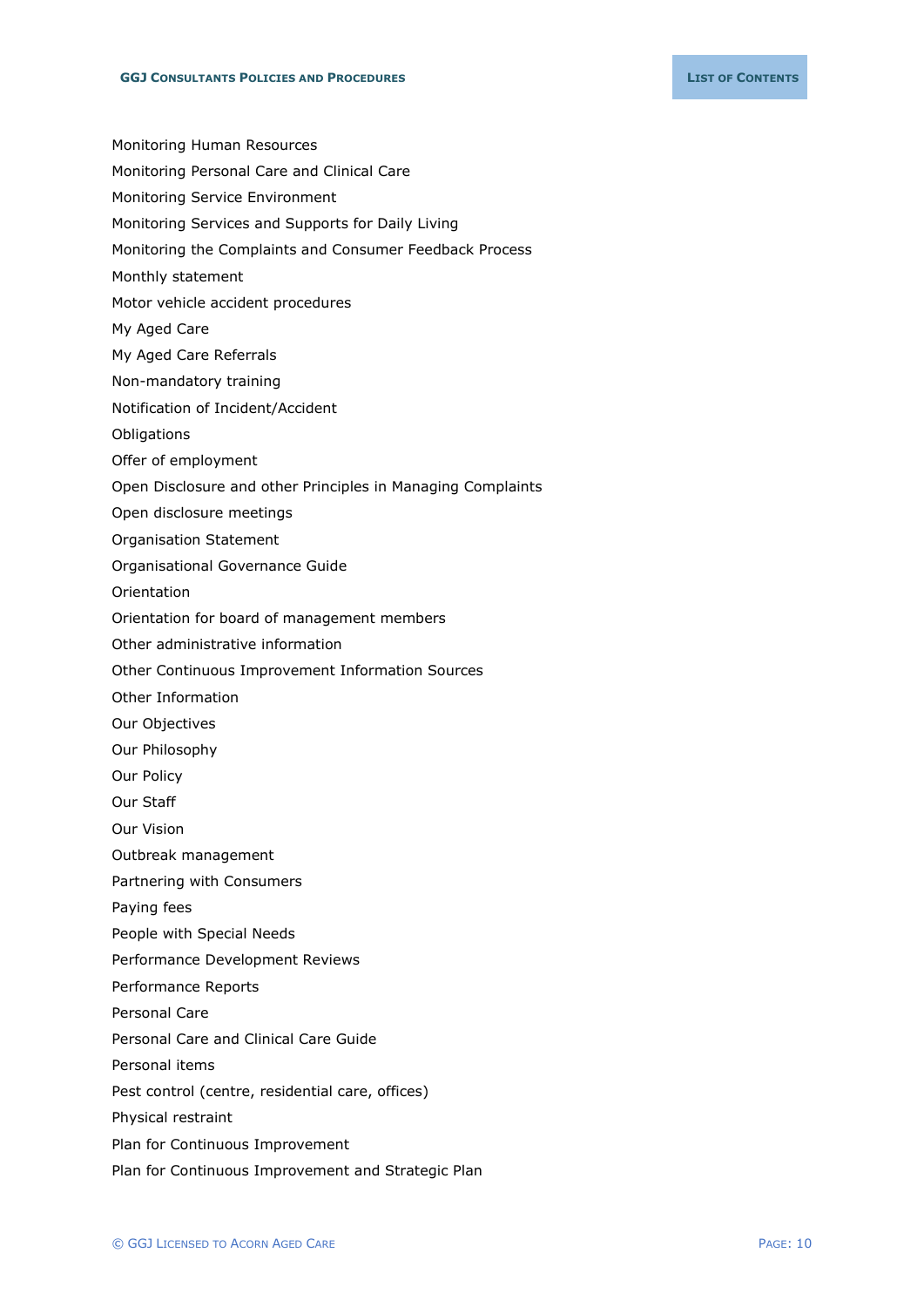| Procedure for decontamination of blood and body fluid substance spills (centre, residential care) |
|---------------------------------------------------------------------------------------------------|
|                                                                                                   |
|                                                                                                   |
|                                                                                                   |
|                                                                                                   |
|                                                                                                   |
|                                                                                                   |
|                                                                                                   |
|                                                                                                   |
|                                                                                                   |
|                                                                                                   |
|                                                                                                   |
|                                                                                                   |
|                                                                                                   |
|                                                                                                   |
|                                                                                                   |
|                                                                                                   |
|                                                                                                   |
|                                                                                                   |
|                                                                                                   |
|                                                                                                   |
|                                                                                                   |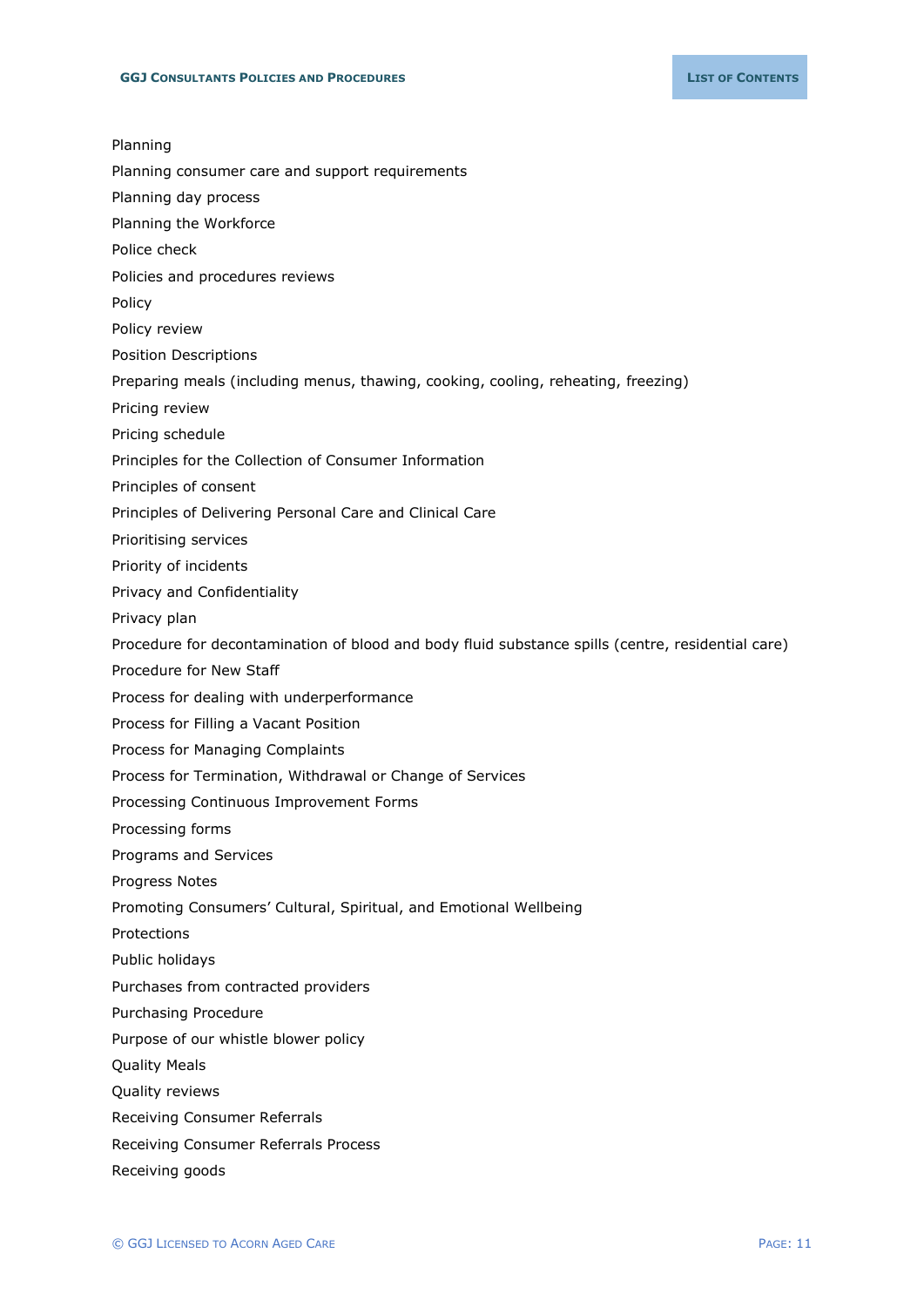- Reconciliation action plan
- Recording domestic assistance
- Recording improvements
- Recording Service Delivery Information
- Recording transport
- Recruitment Policy
- Reference check
- References
- Referral Process
- Referral to Other Providers Processes
- Referrals to other agencies
- Regulatory Compliance
- Rehabilitation and Return-To-Work Programs
- Reimbursement of costs
- Reportable incidents
- Reportable Infections
- Reporting incidents
- Reporting suspected fraud
- Reporting suspected non-compliance with provider requirements
- Reports
- Representative
- Requests for information
- Residential Aged Care
- Residential aged care principles
- Residential care antimicrobial stewardship
- Residential Care Surveillance process
- Residential care agreement
- Residential Care Consumers
- Residential care control of prescription drugs
- Residential Care Fees
- Residential care specific:
- Residential care temporary staff shortages
- Residential respite care costs
- Responding to abuse
- Responding to data breaches
- Responsibilities
- Responsive audits
- Restrictive Practices: Restraint Minimisation and Use Policy
- Retaining Staff
- Review and Reassessment Process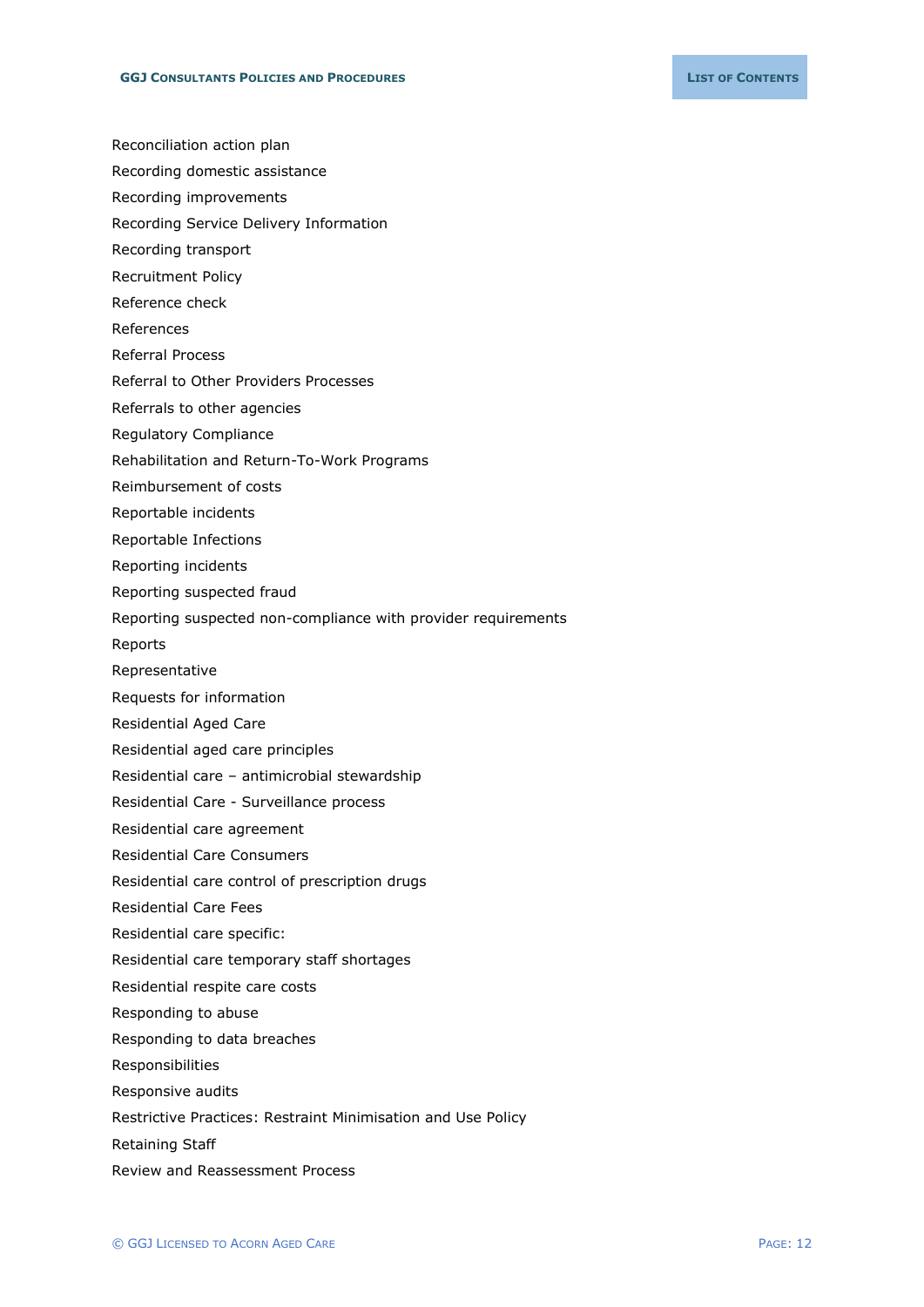- Review minutes of management meetings
- Review of policies and procedures
- Review the position
- Risk Assessment: Minimising Harm
- Risk management
- Risk Management and Continuous Improvement
- Risk Management Plans
- Risk Rating Matrix
- Risks from natural events
- Risks to Consumers
- Role of improvement committee
- Role of support staff
- Role of the consumer
- Routine Hand Hygiene
- Safety audits
- Safety audits external venues
- Safety audits facilities
- Scheduled audits
- **Scheduling**
- Screening for risks and minimising harm
- Seclusion
- **Security**
- Security of tenure
- Security of Tenure and Change to Services
- Security of tenure for HCP consumers
- Seeking consent
- Serious Incident Reporting Scheme (SIRS) Residential Aged Care
- Serious Incident Response Scheme (SIRS) Residential Aged Care
- Serious Misconduct
- Service Commencement
- Service commencement meeting
- Service Delivery Principles
- Service Environment Guide
- Services and Supports for Daily Living Guide
- Services Provided
- Set up a selection panel
- Sharps injury and body fluid exposure
- Shortlist applicants
- Sick and carer's leave (personal leave)
- **Signatories**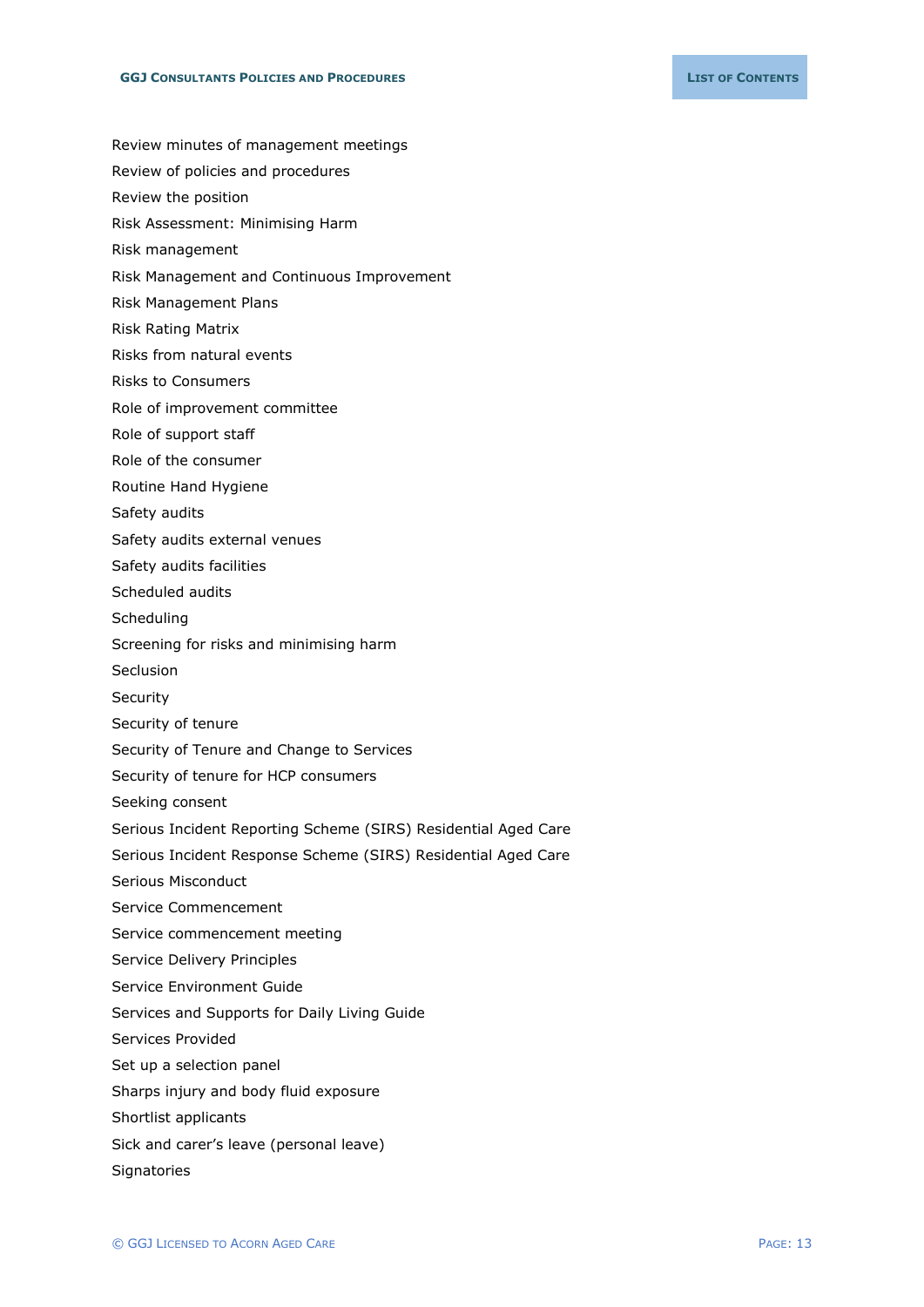Social Support - Group

- Special Needs Consumers
- Special needs groups
- Spiritual Support
- Staff access to support
- Staff accident incident report
- Staff and volunteer vaccination
- Staff and Volunteer Vehicles
- Staff Code of Conduct
- Staff Development
- Staff development opportunities
- Staff Education and Training
- Staff Files
- Staff Performance Management and Disputes
- Staff records
- Staff responsibilities
- Staff review of policies and procedures
- Staff skills
- Staff Supervision and Support
- Staff Timesheets
- Staff Timesheets, Leave and Exit
- Staff training
- Staff training for medication support
- Staff training records
- Staff Underperformance
- Staff/volunteer access to support
- Standard Precautions
- State Specific References
- State/territory government
- Strategies for consumer groups
- Strategies for meeting the needs of consumers with special needs
- Strategies to minimise the risk of abuse and neglect
- Strategies to support community participation
- Structure of the policies and procedures
- Subcontracting Service Delivery
- Substitute Decision-Makers
- Supervision of new staff
- Supplements
- Supplier accounts
- Support and practical protection for disclosers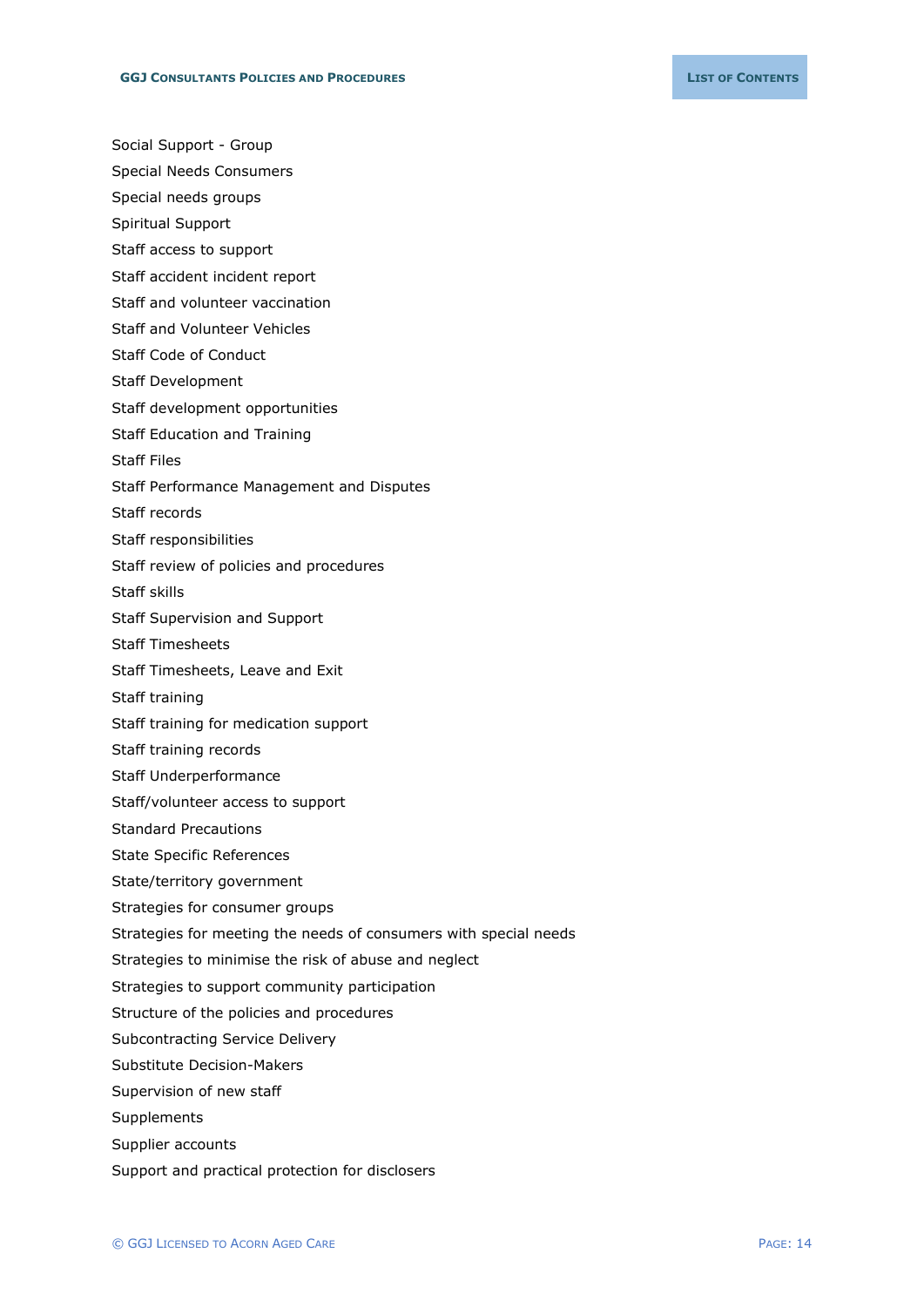- Support for Carers
- Support for Consumers
- Support plan
- Support plan review schedule
- Support Plans
- Support plans and documentation
- Supported decision-making
- Surveillance of Health Care Associated Infections (HAI)
- Surveillance process
- Survey audit report
- Target Group
- Team leaders
- Telephones and internet
- Tell us what you think form
- Temporary Staff
- Temporary staff shortages
- The Commission notice form
- The constitution
- The dementia wing
- The Improvement Committee
- The Planning Process
- Timelines for maintaining records
- Transition out of service plan
- Transitioning out of service
- Transmission-Based Precautions
- Transport
- Treasurer
- Types of consent
- Types of fees
- Unclaimed personal items
- Unpaid carer's leave
- Unpaid leave
- Unspent HCP funds
- Updating the policies and procedures
- Upfront and ongoing education and training
- Upgrades to home care packages
- Use of an Advocate
- Use of Personal Protective Equipment (PPE)
- Utility areas
- Valid consent